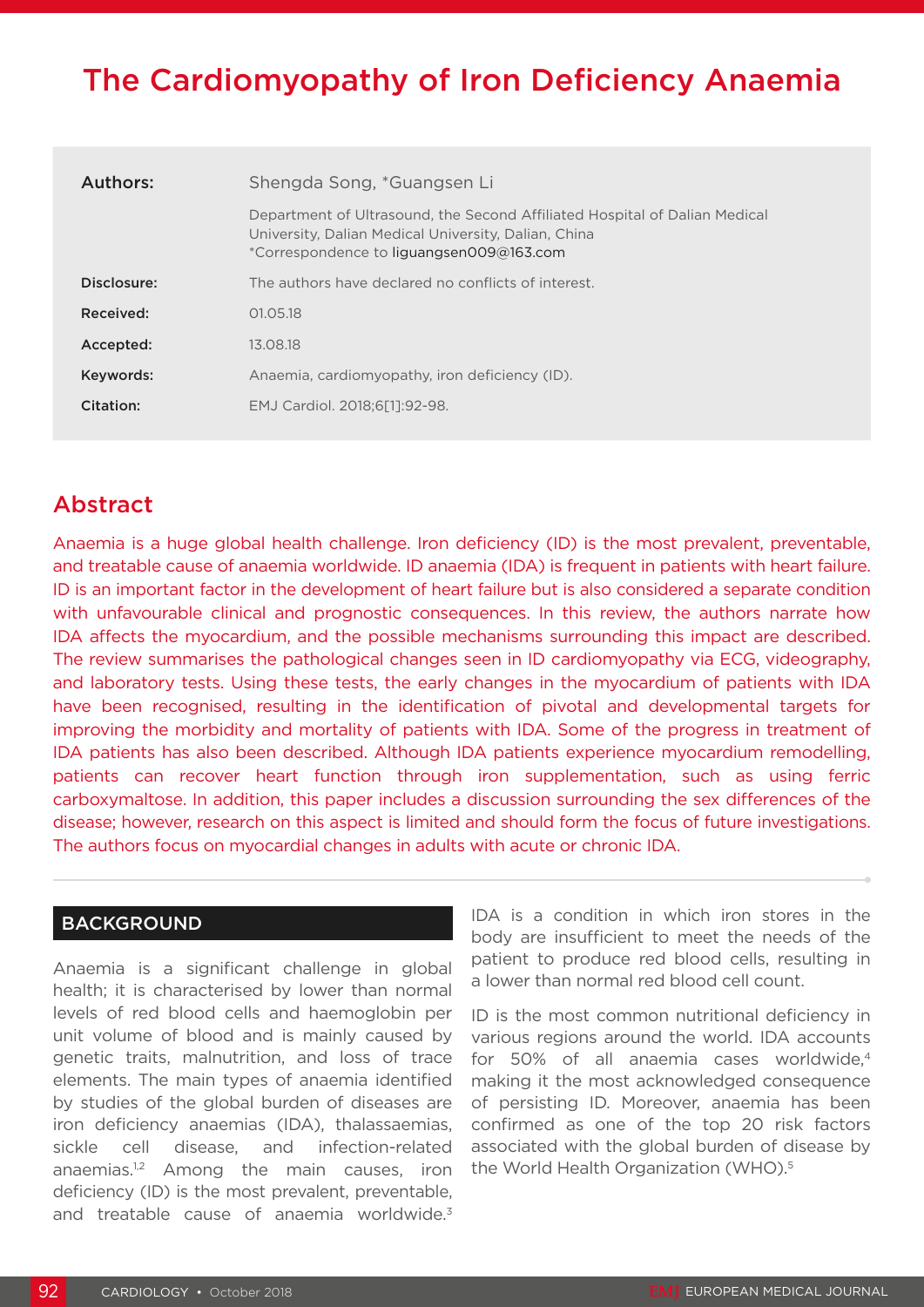#### **METHODS**

For this review, the authors applied a search strategy using a combination of the keywords 'anemias', 'systematic review', 'heart', 'IDA', and 'cardiomyopathy'. No language restrictions were applied and publications before March 2018 were screened.

The initial round of paper selection included both meta-analyses and individual studies on IDA with information on cardiomyopathy, as well as any general review for further studies containing these relationships. The present review focusses on myocardial changes in adults with acute or chronic IDA and excluded myocardial changes in IDA in infants and children.

#### **DEFINITION**

The diagnosis of IDA is defined as a haemoglobin level <12 g/dL in women and <13 g/dL in men; serum ferritin level <12 ng/mL; and mean corpuscular volume and mean corpuscular haemoglobin concentration values below the normal range (i.e., 32–36 g/dL for mean corpuscular haemoglobin concentration).6

Adequate iron reserves are required for many important processes in the body, including oxygen transport as part of the haemoglobin molecule, enzymatic reactions in the cytochrome system, and electron transport and energy metabolism in the body.7 Serum ferritin levels may also be a significant determinant of myocardial ischaemia burden during an ischaemic attack.<sup>8</sup> ID in the adult general population is defined by the WHO as plasma ferritin <15 mg/L. In chronic heart failure, the criteria for diagnosing ID are not uniform but generally include an absolute ferritin level <100 μg/L and a functional ferritin level 100–300 μg/L in combination with a transferrin saturation  $\leq 20\%$ .<sup>9-11</sup> Using these criteria, a study published in 2010 showed that ID was present in 37% of all patients with heart failure.<sup>12</sup>

Recent research has shown that male patients with anaemia have a higher incidence of cardiovascular diseases and a worse life expectancy than female patients with anaemia,<sup>13</sup> which was partially due to the younger age of female patients with anaemia in this study. Among young people, the prevalence of anaemia in women is higher than in men, mainly due to the high prevalence of microcytic anaemia in women.<sup>14</sup> In addition, anaemia may influence the mortality in patients of both sexes with chronic heart failure, but this effect is reduced in women because of a sex difference in the oxygen affinity of haemoglobin.15

#### SIGNS AND SYMPTOMS

Individuals with anaemia generally have a significantly decreased ability to work and reduced quality of life. They often experience fatigue, dizziness, headache, pica, palpitations, shortness of breath, and an increased heart rate.<sup>16</sup>

The initial signs and symptoms of anaemia are caused by tissue hypoxia and physiological compensatory mechanisms. Anaemia can cause left ventricular dilation, systolic dysfunction, diastolic dysfunction, and even chronic heart failure.17-19 Anaemia has been recognised as one of the independent risk factors for heart failure.<sup>20</sup> and it has been confirmed that IDA is strongly associated with heart failure.<sup>11</sup> Recent data have shown that patients with chronic heart failure complicated with ID have a higher rate of hospital readmission compared to patients without ID.<sup>2</sup> One study found that up to 73% of patients with advanced heart failure also had IDA, which was confirmed by bone marrow biopsy.<sup>21</sup> In nonischaemic cardiac failure, IDA is a well-defined adverse prognostic factor.4,12,22,23 These study findings indicate that IDA plays a significant role in the function of the heart. In addition, the myocardium is a key factor in the pathophysiology of heart failure.<sup>24,25</sup>

Anaemia and ID are common causes of heart failure, both separately and in combination.<sup>22</sup> Honda et al.<sup>14</sup> showed that anaemia was an independent predictor of myocardial damage or subclinical myocardial damage and cardiovascular mortality in the general population. Current evidence suggests that ID and anaemia are more prevalent in patients with heart failure and reduced ejection fraction, as well as in those with heart failure and preserved ejection fraction.<sup>26</sup> Cho et al.<sup>27</sup> reported that anaemia was associated with larger cardiac chambers, increased left ventricle (LV) mass, and higher LV filling pressure. The oral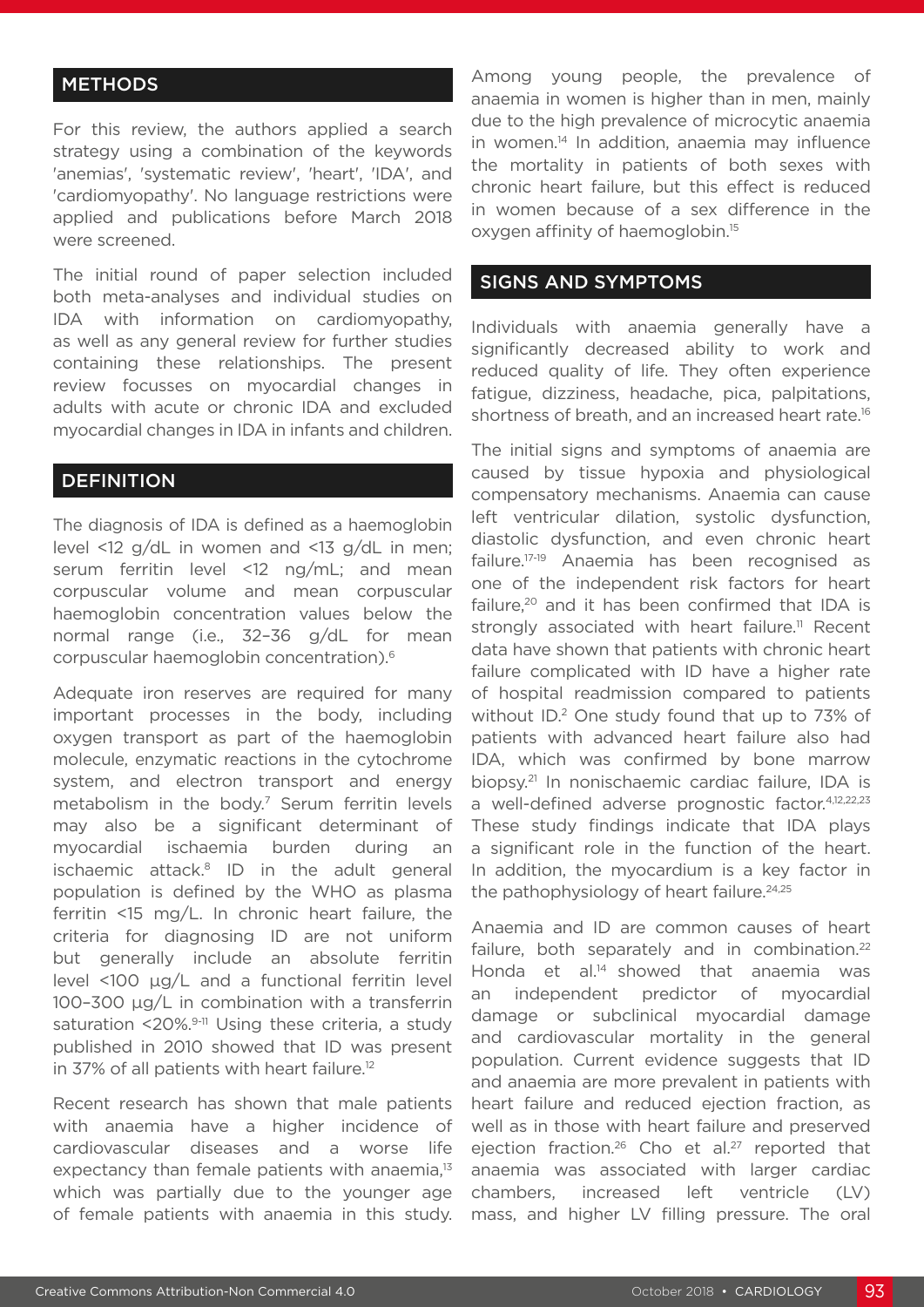administration and intravenous injection of iron can help to improve the quality of life of patients with heart failure.<sup>28-30</sup> Paying attention to early myocardial motion changes in patients with IDA can help clinicians and researchers to understand the changes in ejection fraction and ventricular function.

#### MECHANISMS OF IRON DEFICIENCY ANAEMIA CARDIOMYOPATHY

Anaemia is one of the many consequences of long-term ID and compensatory changes occur in the circulatory system. Researchers have long been concerned about the effect of ID on cardiomyopathy. Patients with IDA develop changes in levels of cardiac muscle as well as remodelling of cardiac muscle molecules.<sup>31</sup> In the early stages, the cardiac output increases and forms a high-power cycle. Long-lasting hyperdynamic circulation increases the load on the heart, causing myocardial ischaemia and hypoxia, and may cause ventricular hypertrophy. If IDA is not corrected, the myocardium cannot withstand the high workload, leading to contraction and fatigue, cardiac remodelling, expansion of the ventricles, normal or thin wall thickness, and, eventually, heart failure. $32$  Turner et al. $33$  induced ID in mice and found that the increased cardiac output and sympathetic activation resulted in left ventricular hypertrophy. Yokusoglu et al.<sup>34</sup> demonstrated an altered autonomic balance in patients with IDA. Anaemia may cause abnormalities in sympathetic nerve activity through the perception of hypoxia in the carotid body. It is now believed that this hypoxia-linked inhibition of the mitochondrial respiratory chain or potassium channels leads to intracellular calcium accumulation, which, in turn, can lead to myocyte dysfunction. The relationship between ID and the development of left ventricular hypertrophy has been verified by several studies.<sup>33,35-37</sup>

Naito et al.<sup>38</sup> described how increased erythropoietin concentration and cardiac STAT3 phosphorylation were associated with the compensatory, beneficial cardiac remodelling associated with chronic IDA; following this, they speculated that a corresponding decrease in these factors might initiate cardiac dysfunction in long-term IDA. This experiment also showed that progressive cardiac fibrosis is a result of ID in an animal model. In a mouse experiment, erythropoietin receptor signalling played an important role in cardiac remodelling following chronic ID through the  $p53$  pathway.<sup>39</sup> Dong et al.<sup>37</sup> reported left ventricular hypertrophy and dilatation in ID rats due to mitochondrial swelling and irregular sarcomere organisation, increased mitochondrial cytochrome c release, and reactive nitrogen species in cardiomyocytes.

Iron is an essential element in the synthesis of collagen,40 which is an important component of the cardiovascular system due to its role in supporting and sustaining the hardness of the vascular wall. In ID, the content of collagen in heart tissue is decreased,<sup>41</sup> which results in the decreased elasticity of the myocardium and vascular wall, as well as changes in the normal pressure–volume relationship. Iron is also an important component of the enzymatic system of cardiomyocytes. Without iron, the biological enzyme system is destroyed, and mitochondrial cytochrome c release is increased. This condition is often accompanied by mitochondrial swelling, irregular deformation of sarcomeres, and increased presence of reactive nitrogen species in cardiomyocytes, eventually leading to muscle cell damage.<sup>42</sup> IDA increases the production of brain natriuretic peptide and oxygen free radicals, increases platelet aggregation, accelerates atherosclerosis progression, and increases the risk of thrombosis in coronary arteries with underlying lesions, causing coronary artery occlusion.<sup>43</sup> In addition, ID promotes lipid peroxidation and increases the levels of endothelial cells and reactive oxygen species.<sup>44</sup> Increased oxidative stress counteracts the vascular endothelial cells and impairs their function.<sup>45</sup>

#### DIAGNOSTIC STUDIES

In ongoing IDA, the patient develops cardiac hypertrophy and cardiac chamber enlargement, eventually leading to heart failure.<sup>38</sup> Various auxiliary examinations can be used to identify changes in the myocardium of IDA patients. ECG have been used to show that IDA may be associated with prolonged P-wave duration and dispersion.<sup>19</sup> In an IDA study of pregnant women in their second trimester, a significant decrease in QRS duration and increase in QTc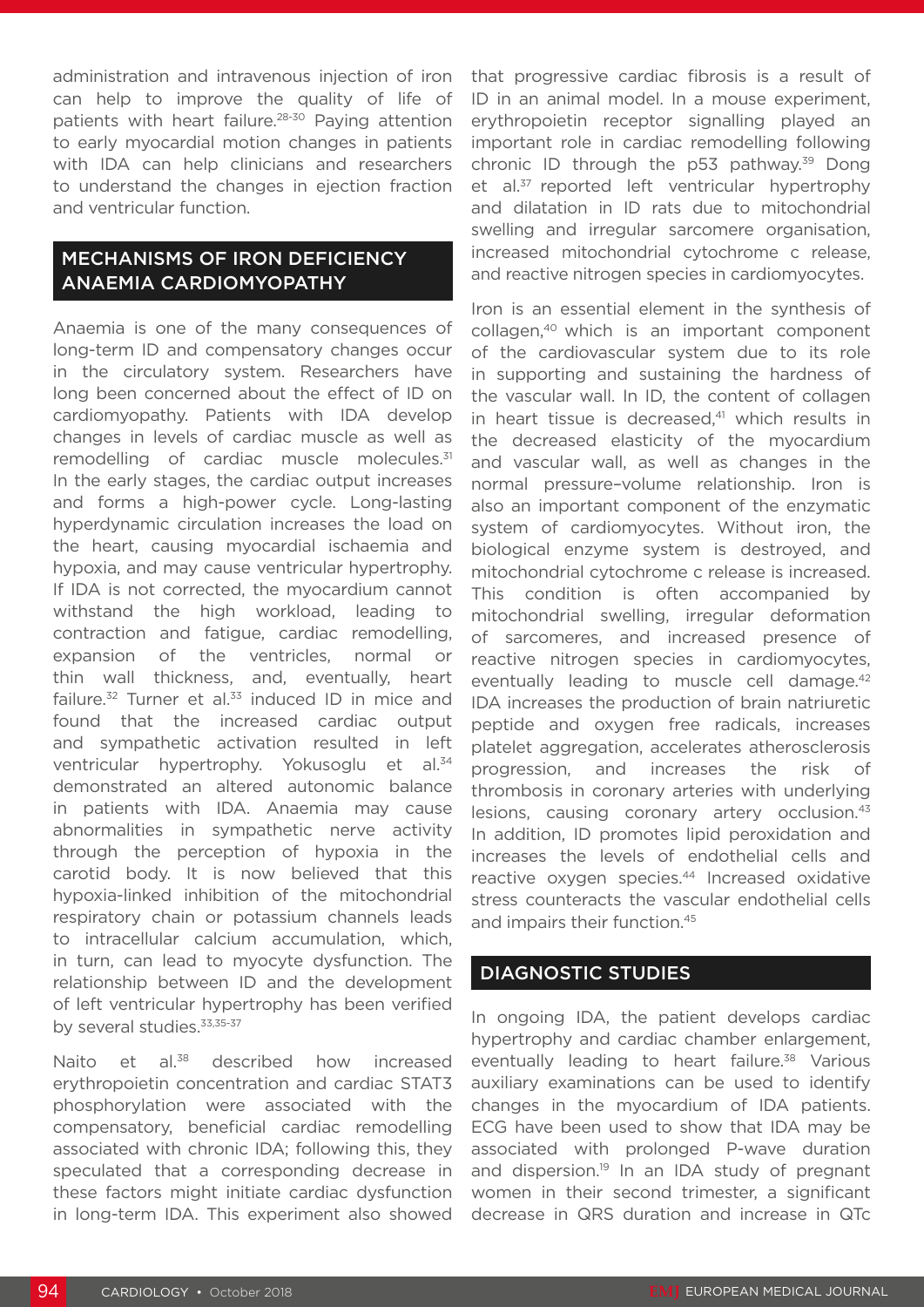were observed.<sup>46</sup> Another group of researchers observed a shortened QTc in nonpregnant women with severe IDA. The authors believed that this finding was due to hyperactivity of the sympathetic nerves secondary to the hyperdynamic circulation.<sup>47</sup> T-wave abnormalities, including flat and negative T-waves in lead II, III, avF, and V2–V4, were more frequent in these patients and 90% of subjects in the study group had tachycardia and ECG abnormalities. There was a negative correlation between haemoglobin and serum ferritin levels, and tachycardia and electrocardiogram abnormalities.46

A number of studies have used echocardiography to confirm changes in the myocardium. Two-dimensional echocardiography has revealed changes in the intraventricular diameter parameters. The left ventricular end-diastolic and left ventricular end-systolic diameters, left ventricular posterior wall thickness, and left ventricular mass index were significantly elevated in patients with anaemia.<sup>27</sup> In addition, the LV ejection fraction did not differ significantly between groups and the left atrial volume index was increased in patients with anaemia.<sup>27</sup> Doppler measurements have shown that the peak E velocity (Ve), peak A velocity (Va), ratio of transmitral Doppler early filling velocity to tissue Doppler early diastolic mitral annular velocity (E/E' ratio), stroke volume, and cardiac index were elevated significantly in the anaemia group. There was no significant difference in the deceleration time of mitral inflow velocity, peak E' velocity, or peak A' velocity.<sup>27</sup> Goncharova and Govorin<sup>3</sup> reported alterations in diastolic function in the majority of LV segments with myocardial tissue, including decreased Ve, increased Va, and decreased Ve/Va during the dynamic observation of patients with severe IDA. In a previous study,48 the global longitudinal strain, global area strain, global radial strain, and global circumferential strain of the LV by threedimensional speckle-tracking echocardiography were measured. Results showed LV remodelling and LV systolic dysfunction in patients with haemoglobin levels in the range of  $6-9$  g/dL.<sup>48</sup>



Figure 1: Global longitudinal left atrial strain rate from an apical four-chamber view of a severe iron deficiency anaemia patient.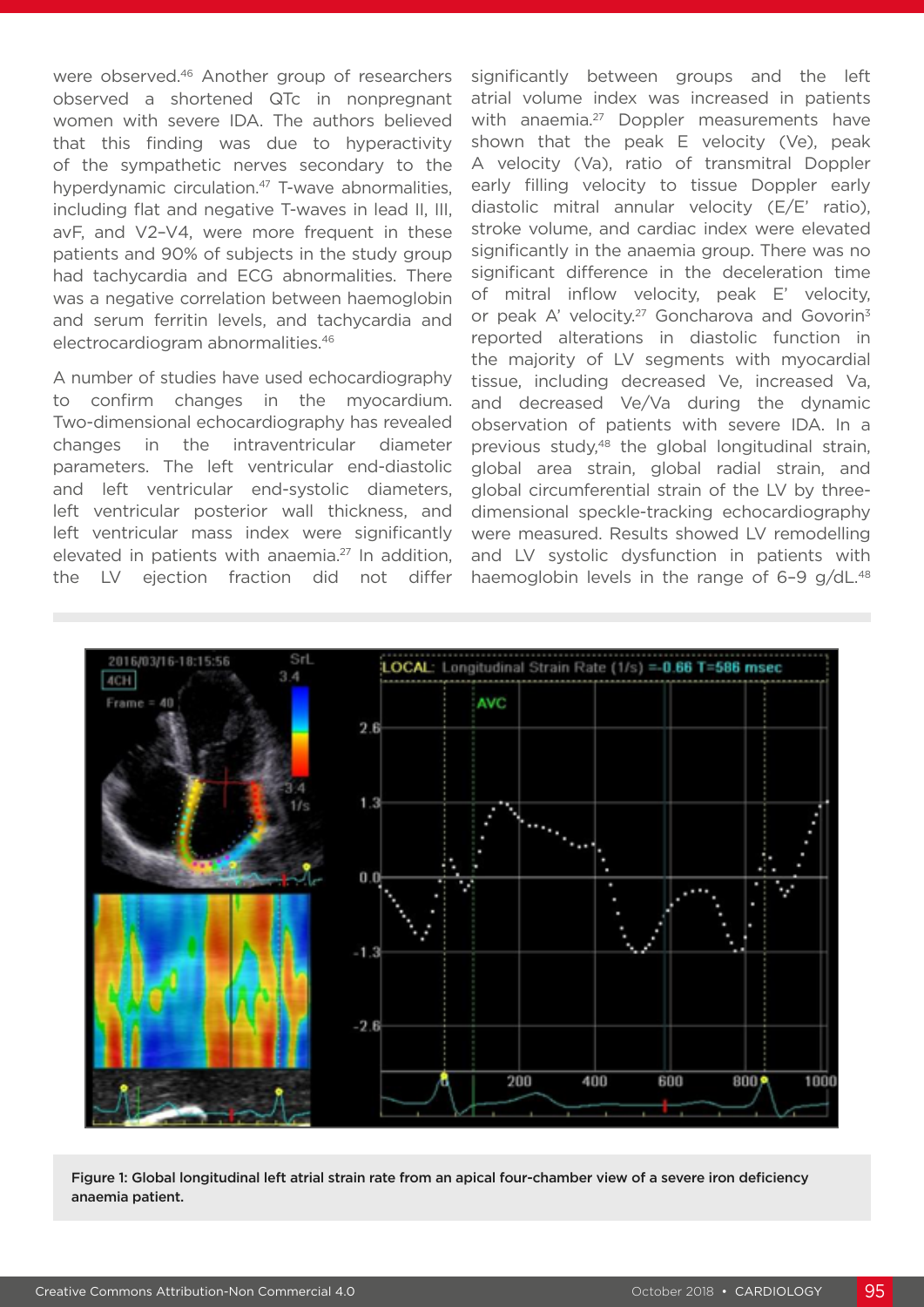In another study, researchers evaluated the left atrium (LA) function in patients with IDA using two-dimensional speckle-tracking echocardiography (Figure 1).<sup>49</sup> The new LA function parameters, global peak atrial longitudinal strain, and strain rate of the systolic LV, as well as the early and late diastolic LV strain rate curves of the LA, exerted better potential for the accurate assessment of LA dysfunction in patients with IDA.49 The left atrial reservoir function and pipeline function have been shown to decline, while the booster pump function has been shown to increase.<sup>49</sup>

Nagao et al.<sup>50</sup> demonstrated the robust relationship between myocardial ID and nonischaemic heart failure by T2\* cardiac MRI. Kurisu et al.<sup>51</sup> assessed the effects of haemoglobin level on the myocardial washout rate of thallium-201 (Tl-201) in patients with normal myocardial perfusion assessed by myocardial perfusion single-photon emission CT (SPECT). The haemoglobin level was inversely associated with myocardial washout rate of Tl-201 in patients with normal myocardial perfusion on SPECT. Furthermore, the myocardial washout rate of Tl-201 was in accordance with haemoglobin-regulated coronary blood flow.51 These findings provide a new way to reveal the effects of anaemia on the myocardium.

Bellotto et al.<sup>52</sup> examined the relationship between haemoglobin and the risk of myocardial injury, reporting increased cardiac troponin I levels in patients with anaemia secondary to upper gastrointestinal bleeding and no other clinical signs or symptoms of coronary insufficiency on enrolment. In the context of these studies, it can be inferred that myocardial injury in patients with acute or chronic IDA can be detected and monitored early by measuring troponin I levels. This indicator is more sensitive than other indicators of myocardial damage.

### **TREATMENT**

The cardiomyopathy of IDA may be completely reversible.<sup>53</sup> Sohn et al.<sup>54</sup> used chest electrocardiographic and radiographic images in a 66-year-old woman with cardiac hypertrophy who developed severe chronic anaemia due to long-term bloodletting with cupping. After 3 months of iron supplementation, the patient's cardiac hypertrophy improved remarkably. In another study, low haemoglobin level was associated with larger cardiac chambers, increased LV mass, and higher LV filling pressure.27 Appropriate correction of anaemia decreased LV mass, LA volume, and E/E'. Furthermore, ferric carboxymaltose may alleviate IDA in patients for whom oral iron supplementation is ineffective.<sup>55</sup> A large study also found that ferric carboxymaltose was suitable for those patients who could not tolerate oral iron and effectively improved the symptoms of IDA.56

#### **CONCLUSION**

The present review focussed on several possible mechanisms for the development of IDA cardiomyopathy. IDA-related myocardial changes are caused by both ID and anaemia, as well as the combined effects of the two factors.31 The myocardial changes of IDA cardiomyopathy can be detected by echocardiography and laboratory examinations. In addition, three and two-dimensional speckletracking echocardiography can be used to detect early changes in the LV myocardium in patients with IDA.<sup>48,49</sup> The laboratory index of cardiac troponin I can be used to assess myocardium damage in early IDA cardiomyopathy, which may be reversed by treatment. Ferric carboxymaltose may be a better method to supplement iron in patients with IDA. In summary, awareness of the myocardial effects in patients with IDA should be improved to help preclinical diagnosis and treatment, which have pivotal and developmental prospects in reducing morbidity and mortality. Further studies on the sex differences in the impact of IDA on cardiomyopathy are warranted.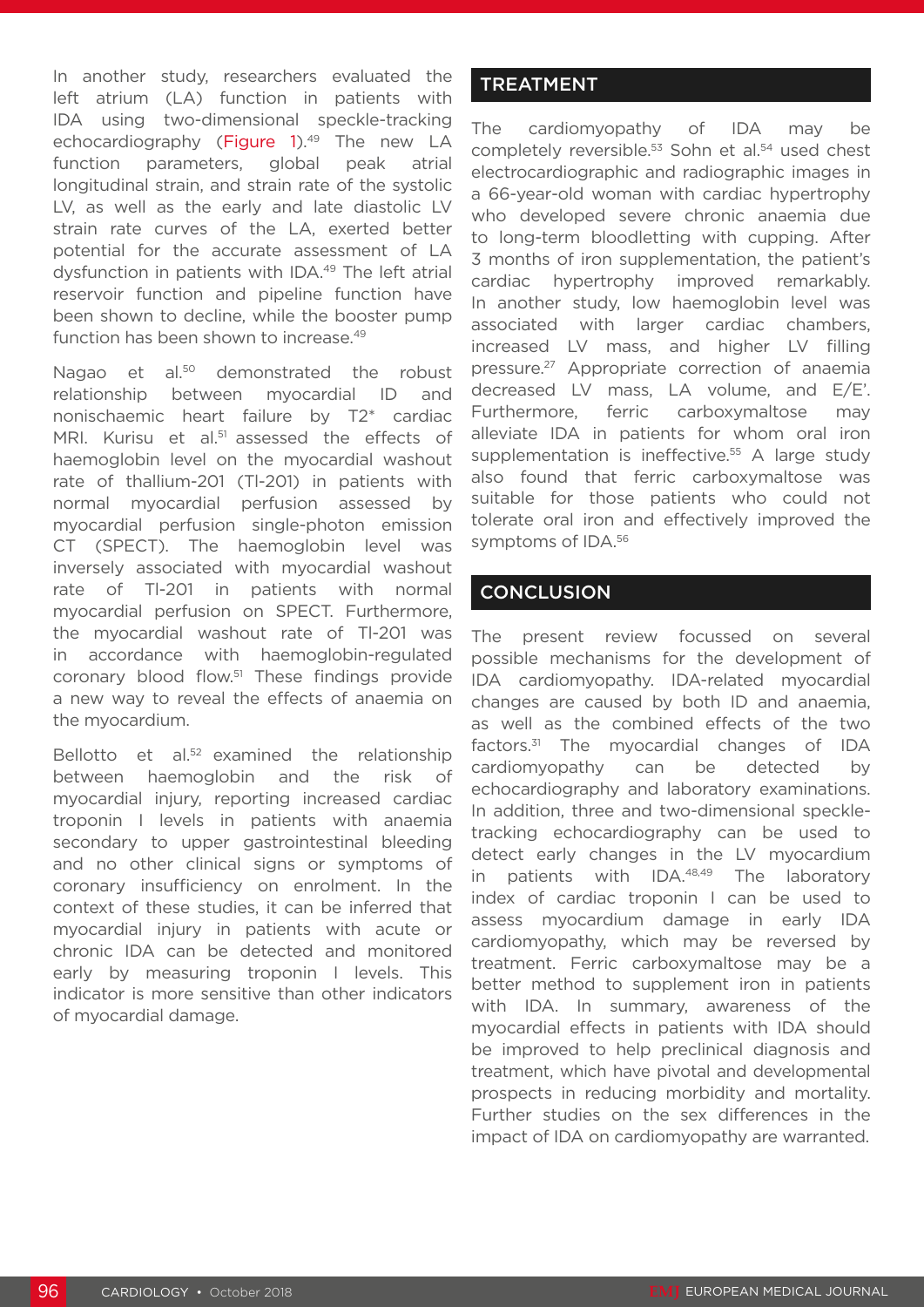#### References

- 1. Kassebaum NJ et al. A systematic analysis of global anemia burden from 1990 to 2010. Blood. 2014;123(5):615-24.
- Goodnough LT et al. Management of anemia in patients with congestive heart failure. Am J Hematol. 2017;92(1):88-93.
- Goncharova EV, Govorin AV. [The dynamics of left ventricular segmental diastolic function in patients with iron-deficit anemia treated within the course of treatment with sorbifer and triovit]. Klin Med (Mosk). 2008;86(2):26-30. (In Russian).
- Klip IT et al. Iron deficiency in chronic heart failure: An international pooled analysis. Am Heart J. 2013;165(4):575- 82.e3.
- World Health Organization (WHO). Global Health Estimates 2015: Disease burden by cause, age, sex, by country and by region, 2000-2015. 2016. Available at: http://www.who.int/ healthinfo/global\_burden\_disease/ estimates\_regional\_2000\_2015/en/. Last accessed: 13 August 2018.
- 6. Wintrobe et al., "Disorders Of Red Cells," Lee GR et al. (eds.), Wintrobe's Clinical Hematology 1999, Baltimore, Williams & Wilkins, pp.979-1011.
- 7. Adamson JW, "Iron deficiency and other hypoproliferative anemias," Kasper D et al. (eds.), Harrison's Principles of Internal Medicine 2015, 19th edition, McGraw-Hill Education.
- 8. Yalta K et al. Serum ferritin: A potential determinant of myocardial ischemic burden in the setting of ischemic conditions? Int J Cardiol. 2011;153(2):225-6.
- 9. Anker SD et al.; FAIR-HF committees and investigators. Rationale and design of Ferinject assessment in patients with Iron deficiency and chronic Heart Failure (FAIR-HF) study: A randomized, placebocontrolled study of intravenous iron supplementation in patients with and without anaemia. Eur J Heart Fail. 2009;11(11):1084-91.
- 10. Anker SD et al.; FAIR-HF Trial Investigators. Ferric carboxymaltose in patients with heart failure and iron deficiency. N Engl J Med. 2009;361(25):2436-48.
- 11. González-Costello J, Comín-Colet J. Iron deficiency and anaemia in heart failure: Understanding the FAIR-HF trial. Eur J Heart Fail. 2010;12(11): 1159-62.
- 12. Jankowska EA et al. Iron deficiency: An ominous sign in patients with systolic chronic heart failure. Eur Heart J. 2010;31(15):1872-80.
- 13. Endres HG et al. Prevalence of anemia in elderly patients in primary care: Impact on 5-year mortality risk

and differences between men and women. Current medical research and opinion. 2009;25(5):1143-58.

- 14. Honda Y et al. Gender differences in the impact of anemia on subclinical myocardial damage and cardiovascular mortality in the general population: The Yamagata (Takahata) study. Int J Cardiol. 2018;252:207-12.
- 15. Hsich EM et al. Sex differences in in-hospital mortality in acute decompensated heart failure with reduced and preserved ejection fraction. Am Heart J. 2012;163(3):  $430 - 7$   $437 - 1 - 3$
- 16. Lopez A et al. Iron deficiency anaemia. Lancet. 2016;387(10021):907-16.
- 17. Silberberg JS et al. Role of anemia in the pathogenesis of left ventricular hypertrophy in endstage renal disease. Am J Cardiol. 1989;64(3):222-4.
- 18. Foley RN et al. The impact of anemia on cardiomyopathy, morbidity, and mortality in end-stage renal disease. Am J Kidney Dis. 1996;28(1):53-61.
- 19. Simsek H et al. The effects of iron deficiency anemia on p wave duration and dispersion. Clinics (Sao Paulo). 2010;65(11):1067-71.
- 20. McCullough PA et al. Anemia and associated clinical outcomes in patients with heart failure due to reduced left ventricular systolic function. Clin Cardiol. 2013;36(10): 611-20.
- 21. Nanas JN et al. Etiology of anemia in patients with advanced heart failure. J Am Coll Cardiol. 2006;48(12): 2485-9.
- 22. Makubi A, Roberts DJ. Investigation and treatment for iron deficiency in heart failure: The unmet need in lower and middle income countries. Br J Haematol. 2017;177(6):896-904.
- 23. Enjuanes C et al. Iron deficiency and health-related quality of life in chronic heart failure: Results from a multicenter European study. Int J Cardiol. 2014;174(2):268-75.
- 24. Jankowska EA et al. Autonomic imbalance and immune activation in chronic heart failure - Pathophysiological links. Cardiovasc Res. 2006;70(3):434-45.
- 25. Clark AL et al. Exercise limitation in chronic heart failure: Central role of the periphery. J Am Coll Cardiol. 1996;28(5):1092-102.
- 26. Çavuşoĝlu Y et al. Iron deficiency and anemia in heart failure. Turk Kardiyol Dern Ars. 2017;45(Suppl 2):1-38.
- 27. Cho IJ et al. Effect of anemia correction on left ventricular structure and filling pressure in anemic patients without overt

heart disease. Korean J Intern Med. 2014;29(4):445-53.

- 28. Lewis GD et al.; NHLBI Heart Failure Clinical Research Network. Effect of oral iron repletion on exercise capacity in patients with heart failure with reduced ejection fraction and iron deficiency. JAMA. 2017;317(19):1958-66.
- 29. Yeo TJ et al. Single-dose intravenous iron in Southeast Asian heart failure patients: A pilot randomized placebocontrolled study (PRACTICE-ASIA-HF). ESC Heart Fail. 2018;5(2):344-53.
- 30. Jankowska EA et al. Effects of intravenous iron therapy in irondeficient patients with systolic heart failure: A meta-analysis of randomized controlled trials. Eur J Heart Fail. 2016;18(7):786-95.
- 31. Jankowska EA, Ponikowski P. Molecular changes in myocardium in the course of anemia or iron deficiency. Heart Fail Clin. 2010;6(3):295-304.
- 32. Kalra PR et al. The regulation and measurement of plasma volume in heart failure. J Am Coll Cardiol. 2002;39(12):1901-8.
- 33. Turner LR et al. Adaptations to iron deficiency: Cardiac functional responsiveness to norepinephrine, arterial remodeling, and the effect of beta-blockade on cardiac hypertrophy. BMC Physiol. 2002;2:1.
- 34. Yokusoglu M et al. The altered autonomic nervous system activity in iron deficiency anemia. Tohoku J Exp Med. 2007;212(4):397-402.
- 35. Tanne Z et al. Ultrastructural and cytochemical changes in the heart of iron-deficient rats. Biochem Pharmacol. 1994;47(10):1759-66.
- 36. Medeiros DM, Beard JL. Dietary iron deficiency results in cardiac eccentric hypertrophy in rats. Proc Soc Exp Biol Med. 1998;218(4):370-5.
- 37. Dong F et al. Dietary iron deficiency induces ventricular dilation, mitochondrial ultrastructural aberrations and cytochrome c release: Involvement of nitric oxide synthase and protein tyrosine nitration. Clin Sci (Lond). 2005;109(3):277-86.
- 38. Naito Y et al. Adaptive response of the heart to long-term anemia induced by iron deficiency. Am J Physiol Heart Circ Physiol. 2009;296(3):H585-93.
- 39. Naito Y et al. Cardiac remodeling in response to chronic iron deficiency: Role of the erythropoietin receptor. J Hypertens. 2015;33(6):1267-75.
- 40. Amaral AF et al. The connective tissue index of Helix aspersa as a metal biomarker. Biometals. 2004;17(6):625-9.